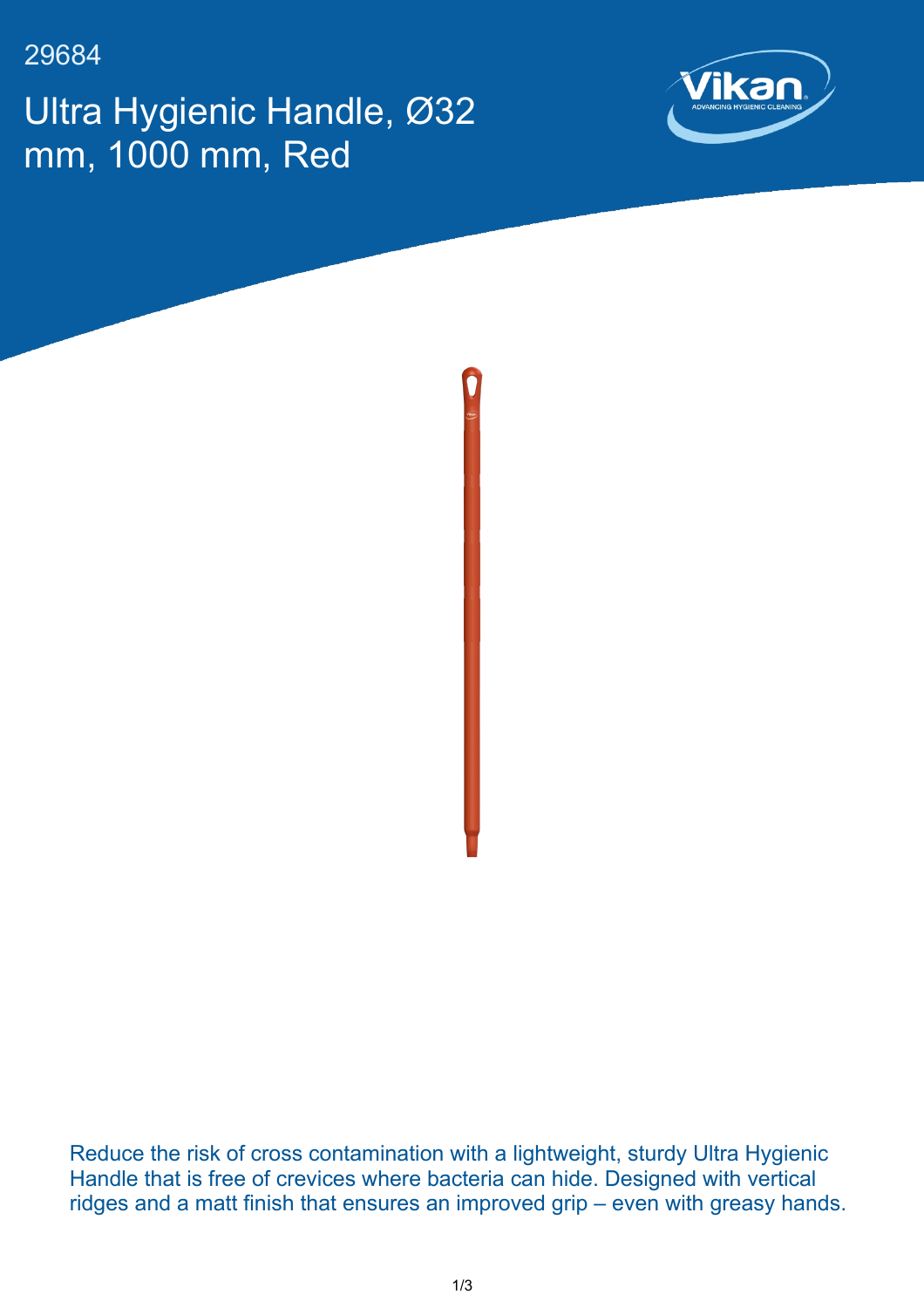## **Technical Data**

| <b>Item Number</b>                                                                        | 29684                                                     |
|-------------------------------------------------------------------------------------------|-----------------------------------------------------------|
| <b>Material</b>                                                                           | Polypropylene<br><b>Glass reinforced</b>                  |
| Complies with (EC) 1935/2004 on food contact materials <sup>1</sup>                       | Yes                                                       |
| Produced according to EU Regulation 2023/2006/EC of Good<br><b>Manufacturing Practice</b> | Yes                                                       |
| <b>FDA compliant raw material (CFR 21)</b>                                                | Yes                                                       |
| Complies with UK 2019 No. 704 on food contact materials                                   | Yes                                                       |
| Meets the REACH Regulation (EC) No. 1907/2006                                             | Yes                                                       |
| <b>California Proposition 65 Compliant</b>                                                | Yes                                                       |
| Use of phthalates and bisphenol A                                                         | <b>No</b>                                                 |
| <b>Is Halal and Kosher compliant</b>                                                      | Yes                                                       |
| <b>Design Registration No.</b>                                                            | EU 008521926-0002,<br><b>UK 6133990, US</b><br>D29/781084 |
| <b>Box Quantity</b>                                                                       | 10 Pcs.                                                   |
| Quantity per Pallet (80 x 120 x 200 cm)                                                   | 400 Pcs                                                   |
| <b>Quantity Per Layer (Pallet)</b>                                                        | 40 Pcs.                                                   |
| <b>Box Length</b>                                                                         | 1030 mm                                                   |
| <b>Box Width</b>                                                                          | 185 mm                                                    |
| <b>Box Height</b>                                                                         | 75 mm                                                     |
| <b>Product Diameter</b>                                                                   | 32 mm                                                     |
| Length                                                                                    | 1000 mm                                                   |
| <b>Width</b>                                                                              | <b>32 mm</b>                                              |
| <b>Height</b>                                                                             | 32 mm                                                     |
| <b>Net Weight</b>                                                                         | $0.31$ kg                                                 |
| <b>Weight cardboard</b>                                                                   | 0.0291 kg                                                 |
| <b>Tare total</b>                                                                         | 0.0291 kg                                                 |
| <b>Gross Weight</b>                                                                       | $0.34$ kg                                                 |
| <b>Cubik metre</b>                                                                        | 0.001024 M3                                               |
| <b>Recommended sterilisation temperature (Autoclave)</b>                                  | 121 °C                                                    |
| <b>Max. cleaning temperature (Dishwasher)</b>                                             | 93 °C                                                     |
| Max usage temperature (food contact)                                                      | 100 °C                                                    |
| Max usage temperature (non food contact)                                                  | 100 °C                                                    |
| Min. usage temperature <sup>3</sup>                                                       | $-20 °C$                                                  |
| <b>Max. drying temperature</b>                                                            | 100 °C                                                    |
| Min. pH-value in usage concentration                                                      | 2 pH                                                      |
| <b>Max. pH-value in Usage Concentration</b>                                               | 10.5 pH                                                   |